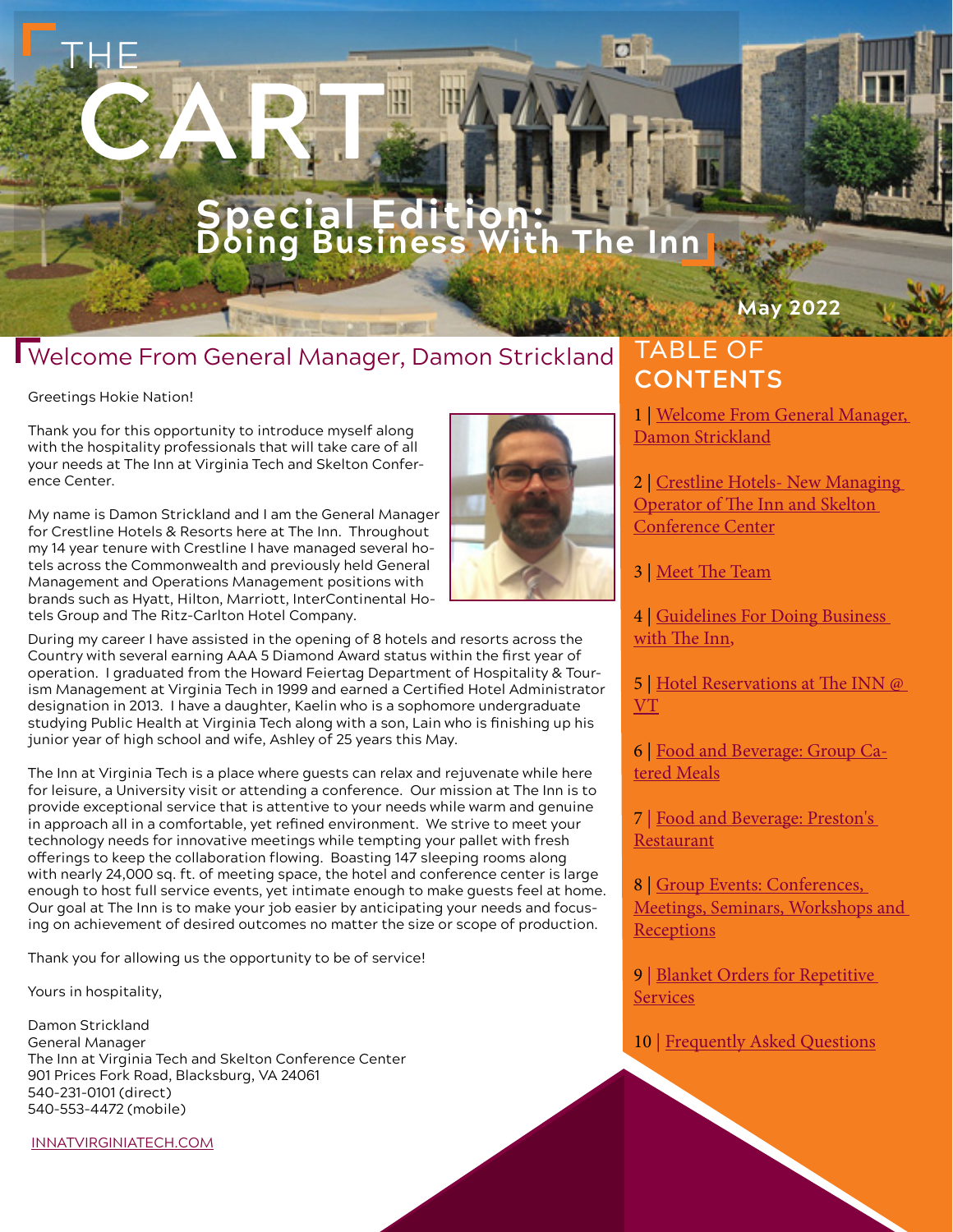



# <span id="page-1-0"></span>Virginia Tech welcomes Crestline Hotels as the new managing operator for The Inn at Virginia Tech and Skelton Conference Center



Bianca Norton Director of Catering 540-231-0115 [bnorton@innatvirginiatech.com](mailto:bnorton%40innatvirginiatech.com?subject=Meet%20The%20Team-%20Bianca%20Norton)







Director of Human Resources 540-231-0119 [ctoler@innatvirginiatech.com](mailto:ctoler%40innatviriginiatech.com?subject=Meet%20The%20Team-%20Crystal%20Toler)



Damon Strickland General Manager 540-231-0101 [dstrickland@innatvirginiatech.com](mailto:dstrickland%40innatvirginiatech.com?subject=Meet%20The%20Team-%20Damon%20Strickland)



Greg Nay Director of Food & Beverage 540-231-0121 [gnay@innatvirginiatech.com](mailto:gnay%40innatvirginiatech.com?subject=Meet%20the%20Team-%20Greg%20Nay)





Kyra Keene Reservations 540-231-0138 [kkeene@innatvirginiatech.com](mailto:kkeene%40innatvirginiatech.com?subject=Meet%20the%20Team-%20Kyra%20Keene)

Jennifer Thompson Director of Finance 540-231-0131 [jthompson@innatvirginiatech.com](mailto:jthompson%40innatvirginiatech.com?subject=Meet%20the%20Team-%20Jennifer%20Thompson)





Laurie Bond Sr. Sales Manager 540-231-0115 [lbond@innatvirginiatech.com](mailto:lbond%40innatvirginiatech.com?subject=Meet%20the%20Team-%20Laurie%20Bond)



Mike Armstrong Director of Rooms 540-231-0187





Teresa Hughes Director of Sales & Marketing 540-231-0111 [thughes@innatvirginiatech.com](mailto:thughes%40innatvirginiatech.com?subject=Meet%20the%20Team-%20Teresa%20Hughes)

Hotel Room Reservations 540-231-8000

Group Sales Department 540-231-0111

Preston's Restaurant Reservations 540-231-0120

On January 1, Virginia Tech welcomed Crestline Hotels Inc. as the new managing operator for The Inn at Virginia Tech and Skelton Conference Center. Following a six-month national and competitive search, Crestline was selected based on its robust hotel and conference center management experience including over twenty years managing two university owned hotels at Emory University and Georgia Tech. Crestline also operates more than a dozen other properties across Virginia and manages various other conference centers regionally.

The operations and management team from Crestline will operate The Inn at Virginia Tech and Skelton Conference Center as a fully outsourced management partner while the University remains proudly the Owner of the facility. Because of this change in business model, several administrative processes for doing business with The Inn had to be modified. Please see pages 4 – 9 of this special edition of The Cart for detailed directions for arranging for services or events at The Inn including purchase order instructions and payment processes for those services.

University clients will continue to receive the same top-notch service they expect at The Inn when utilizing meeting and conference spaces, accommodations, and dining. As the largest hotel and conference center in Blacksburg, Virginia, the Inn at Virginia Tech and Skelton Conference Centers offers nearly 24,000 square feet of conference space, including a 700-seat ballroom, 10 conference rooms and 147 hotel rooms and suites. Guests may choose from two main dining options, Preston's, a full-service restaurant and the more informal Continental Divide Lounge. Two private dining rooms, the 1872 Salon and the Old Guard, are available for smaller groups.

Crestline has put together a talented team to manage the Inn at Virginia Tech and Skelton Conference Center. This team is looking forward to developing long lasting business relationships with departments, colleges, student groups, constituents, alumnae and families of Virginia Tech. Be sure to reach out today to talk about scheduling your next event right here on campus at The Inn at Virginia Tech and Skelton Conference Center.

-Mary W. Helmick Director of Procurement, Virginia Tech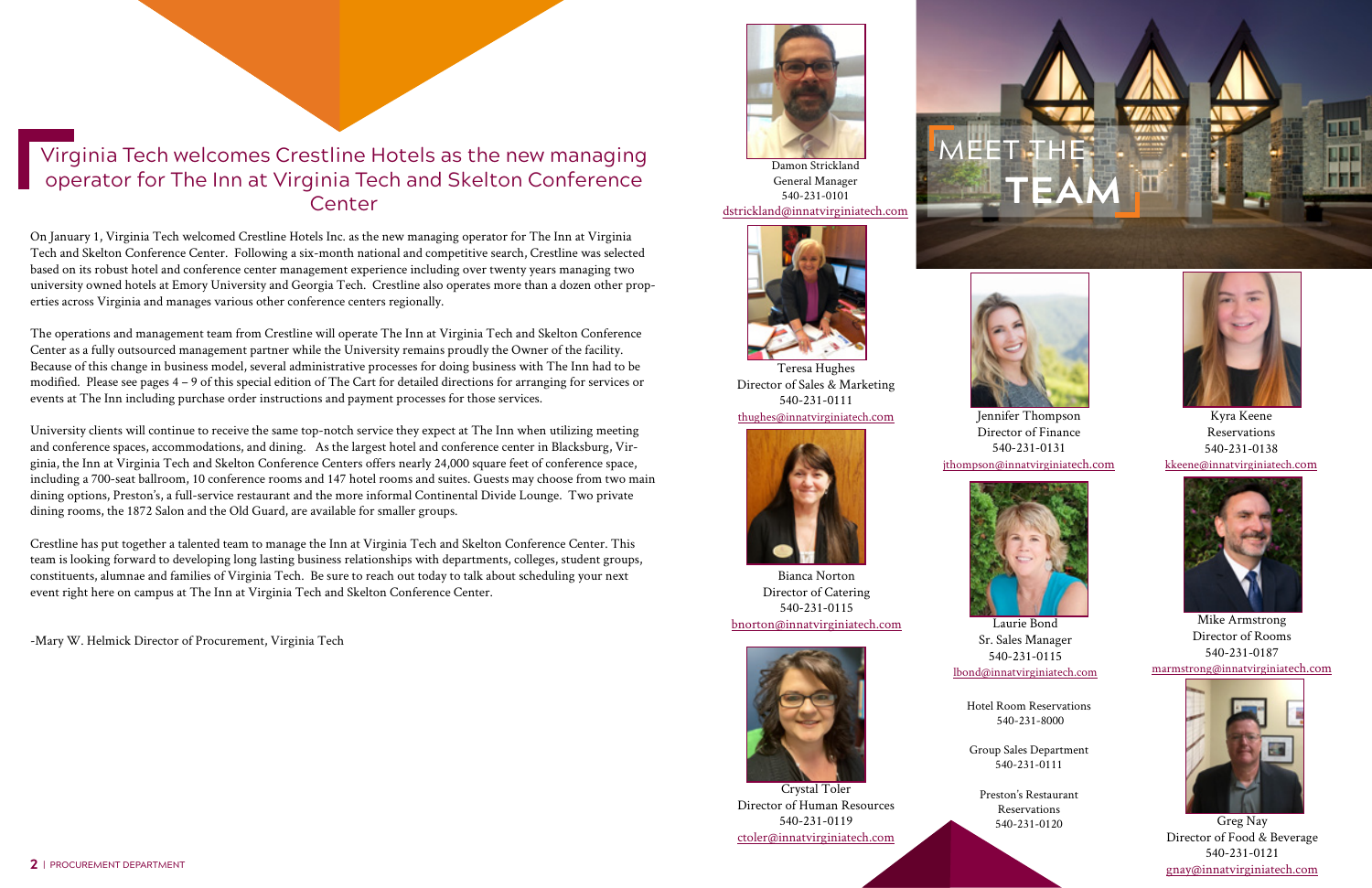# <span id="page-2-0"></span>General Guidelines for Doing Business with The Inn Fund Hotel Room Reservations at THE INN @ VT

Detailed instructions are provided in the next few pages based on the services being provided. But the following outlines the "Rule of Thumb" guidelines for doing business with The Inn at Virginia Tech and Skelton Conference Center. Follow these general "rule of thumb" guidelines for processing purchase orders and making sure payments are made for the services your department receives from the property!

#### **Internal Service Requests (ISR Forms) are no longer required to generate a purchase order and to conduct business with The Inn at Virginia Tech and Skelton Conference Center.**

- 1. Complete a non-catalog HokieMart purchase requisition to supplier, The Inn at VT, 906547147 for the following scenarios:
	- an invoice received from the Finance Business Office at The Inn at Virginia Tech or
	- a BEO (Banquet Event Order) quote that has been finalized with the Group Sales Department at The Inn at Virginia Tech and Skelton Conference Center or a Conference contract executed for an event plan at the property or
	- A lodging confirmation.
- 2. Attach backup documentation to your purchase requisition as an external attachment.
- 3. HokieMart will electronically send your purchase order to The Inn's business office.
- 4. The Inn will send an electronic payment request to the university through HokieMart once they receive your completed purchase order and the event or service has occurred.
- 5. If your department receives an invoice from The Inn, you do not need to forward this to VT Accounts Payable. The Inn is requesting their payments electronically through HokieMart which eliminates the need for VT AP to have to process the hard copy invoices.
- 6. Each department needs to ensure receiving is completed timely so the payment process can complete.

The Inn's Contact Number to make hotel reservations for individual rooms (or less than 10 rooms) is: 540-231-8000. If departments need to make a group reservation of more than (10) hotel rooms, ask for group sales when you call.

• Hotel room rates are based on market rates with a percentage of rooms offered at state per diem when available. Tell the sales staff that you are making a reservation for a university business related individual stay so if a per diem room is available, that rate can be applied. The Inn cannot guarantee per diem rate rooms will be available. When lodging charges exceed the business travel policy of the university, departments should use non-university funds to make up the difference in their payment to The Inn. It is the departments responsiblity to pay balances due to the

• The Inn will send a written confirmation for the dates and rates of the stay that have been reserved to the depart-

• Once the lodging has occurred, The Inn will send an invoice via email to the department's point of contact referencing the original confirmation number, a hotel folio number and an invoice number showing the total cost of the

• Immediately upon receiving the invoice from The Inn, University departments should submit a HokieMart non-catalog requisition referencing the Invoice Number, Folio, or Hotel Confirmation Number to the HokieMart Supplier Number 906547147, The Inn at Virginia Tech. Be sure to attach any backup documentation available as an

- Inn, after per diem rates are paid by the University.
- ment's point of contact by email.
- hotel visit.
- external attachment to the HokieMart requisition. This will ensure a smooth payment process.
- Accounts Payable does not need the invoice received by the department to process the payment.
- Cost Receipt.
- ed by Banner/HokieMart to The Inn by the University.

• Departments **SHOULD NOT** forward the Invoice it received from The Inn's Business Office to VT Accounts Payable. Instead, The Inn will send an electronic payment request through HokieMart for payment processing.

• Once the lodging has occurred (services have been received) the department should fully "receive" the HokieMart purchase order as a Quantity Receipt. If only a portion of the lodging service was received the department will do a

• Upon a three-way match between the HokieMart purchase order, receipt on the purchase order submitted by the department and the electronic request for payment submitted by The Inn, a payment will be electronically generat-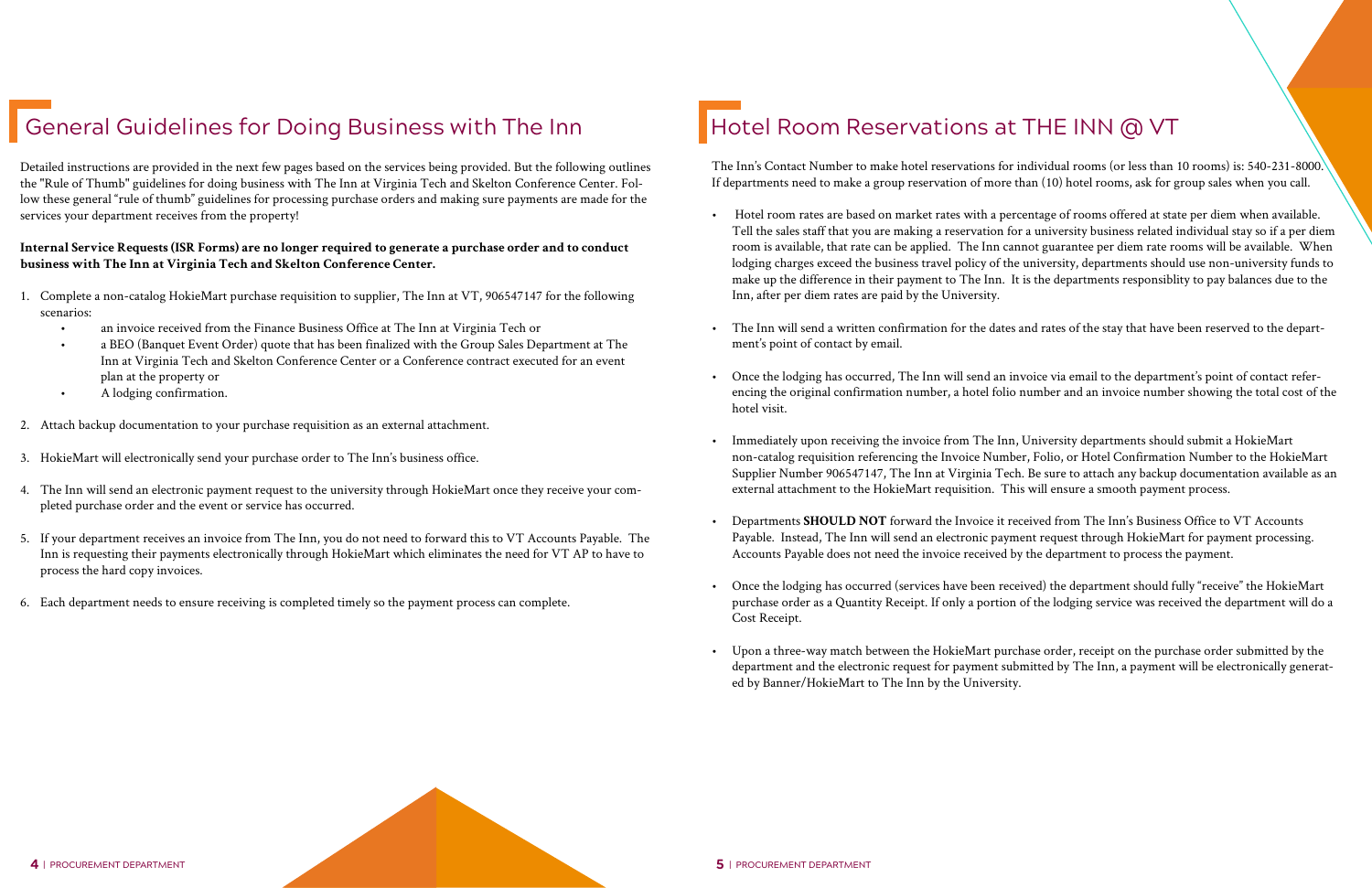<span id="page-3-0"></span>

# Food and Beverage: Group Catered Meals

The Inn's Contact Number to make university business-related group catered event reservations: 540-231-8000 (Ask for Group Sales, you will be transferred)

- When making plans or reservations, be sure to indicate the event is for a university business-related purpose.
- After your event is tentatively planned, The Inn will send to the department's point of contact by email a written confirmation called a "Banquet Event Order" (BEO) for the room assigned, dates, meal rates and the number of individuals that have been planned for and reserved. NOTE: If required by the department, the event cost can be encumbered by submitting a non-catalog requisition/purchase order in HokieMart based on information from the BEO. If an encumbrance is not needed for budgeting, see below and submit the requisition/purchase order after the event has taken place.
- Once the event has occurred, The Inn will send an invoice via email to the department's point of contact referencing the original confirmation number (BEO), a hotel folio number and an invoice number showing the total cost of the catered event.
- Immediately upon receiving the invoice from The Inn, University departments should submit a HokieMart non-catalog requisition to HokieMart Supplier Number **906547147, The Inn at Virginia Tech**. As with any other business meal payments or reimbursement, the department should add the attendee list as an attachment to the purchase requisition. The business purpose of the meal should also be included. If the department received permission for the business meal ahead of the catered meal, they should attach that communication.
- **• Departments SHOULD NOT forward the Invoice from The Inn to VT Accounts Payable. Instead, The Inn will send an electronic payment request through HokieMart for payment processing. Accounts Payable does not need the invoice received by the department to process the payment.**
- University departments should fully receive the HokieMart purchase order with a Quantity Receipt or a Cost Receipt if only a portion was received.
- Upon a three-way match between the HokieMart purchase order, a receipt on the purchase order submitted by the department and the electronic request for payment submitted by The Inn, a payment will be electronically generated by Banner/HokieMart to The Inn by the University.
- It is the departments responsibility to use non-University funds to pay any outstanding balance due to the Inn after per diem payments have been made.



# Food and Beverage: Preston's Restaurant

Although reservations are not required for Preston's Restaurant, should a department wish to make university business-related reservations, the contact number is: **540-231-0120.** 

• Menu prices in Preston's represent market pricing and are subject to change. Menu selections may be over the state per diem limits. Departments should utilize non-university funds for overages not allowed under the univer-

• Preston's wait staff will present the final bill for the entire meal to a departmental contact person within the party. Please be sure that departments attendees know they may be asked to "sign for the check" confirming it will be departmental billed. The signer needs to notate the department name and fund code (if known) on the receipt. It is not necessary to record the meal attendees on this receipt, as has been required in the past. The department will

• Once the event/meal has taken place, The Inn will send an invoice via email to the department's point of contact referencing the hotel folio number and an invoice number showing the total cost of the lunch or dinner being

- sity's business meal policy and at no time can university funds be used for alcohol.
- need to send the attendee list in with the purchase order in HokieMart.
- charged. The signed receipt will be included.
- the requisition to Accounts Payable for review and approval of the business meal expense.
- **Payable does not need the invoice received by the department to process the payment.**
- ceipt if only a portion was received.
- tronically generated by Banner/HokieMart to The Inn by the University.

• Immediately upon receiving the invoice from The Inn, University departments should submit a HokieMart non-catalog requisition to HokieMart Supplier Number **906547147, The Inn at Virginia Tech.** As with any other business meal payment or reimbursement, the department should attach the attendee list as an attachment to the purchase order. The business purpose of the meal should also be included. If the department received permission for the business meal ahead of the catered meal, they should attach that communication. HokieMart will route

**• Departments SHOULD NOT forward the Invoice from The Inn to VT Accounts Payable. Instead, The Inn will send an electronic payment request through HokieMart for payment processing. Accounts** 

• University departments should fully receive the HokieMart purchase order with a Quantity Receipt or a Cost Re-

• Upon a three-way match between the HokieMart purchase order, a receipt on the purchase order submitted by the department in HokieMart and the electronic request for payment submitted by The Inn, a payment will be elec-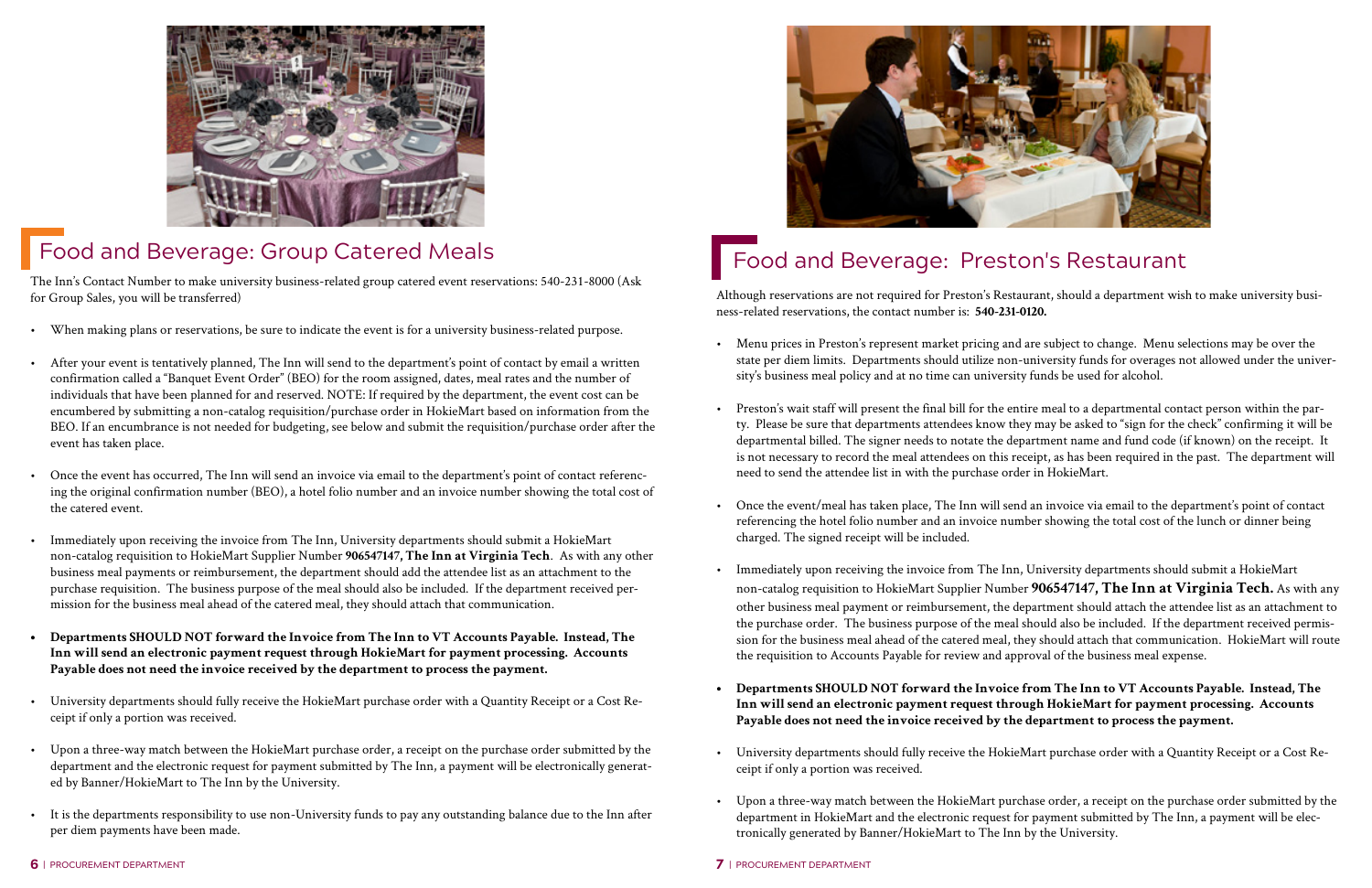<span id="page-4-0"></span>

### Group Events: Conferences, Meetings, Seminars, Workshops, Receptions

**Please note: Virginia Tech's Continuing and Professional Education Department can assist with planning conferences, seminars, or workshops. They will work directly with the sales team at The Inn on behalf of your department: <https://connect.cpe.vt.edu/>**

The contact number for the group sales team at The Inn is: 540-231-8000 (Ask for Group Sales, you will be transferred).

- Once an event is planned, the Group Sales department at The Inn will provide you either a BEO (Banquet Event Order) or a group event sales contract outlining the details of the event.
- University Group Sales events at The Inn are subject to cancellation and attrition fees should the event need to be cancelled within a designated time window before the event takes place. The sales staff will work with departments to develop these milestone dates for confirmation of attendee numbers or lodging rooms utilized within a block.
- Before the event and once attendance numbers have been guaranteed and a dependable estimate of the cost of the event has been determined, departments should enter the BEO or Contract details in to a HokieMart Purchase Requisition to supplier **906547147, The Inn at Virginia Tech** and attach the backup as an external attachment document on the purchase requisition.
- If the event costs need to be encumbered for budgetary reasons, earlier entry of the purchase requisition/purchase order is allowable but may need to be cancelled and re-entered if the costs greatly change prior to the event taking place.
- The purchase requisition should show all meal costs or hotel lodging and be coded appropriately to show the event is within a per diem line item. Note: overages and alcohol will have to be paid for by The VT Foundation.
- The Purchase Order will be sent to The Inn electronically through HokieMart.
- The Inn will send a final invoice to the department following the event. **This invoice DOES NOT need to be sent to VT Accounts Payable.** When the invoice is received, receiving confirmation should be promptly entered in to HokieMart.
- The Inn will electronically request payment from the university through HokieMart for the actual costs of the event. If there is a variance in costs of the final invoice to the original purchase order, VT Accounts Payable will be in touch with the department to receive further approvals to proceed with payment.
- Upon a three-way match between the HokieMart purchase order, a receipt on the purchase order submitted by the department in HokieMart and the electronic request for payment submitted by The Inn, a payment will be electronically generated by Banner/HokieMart to The Inn by the University.



# Blanket Orders for Repetitive Services

If a University department conducts routine meals or meetings at The Inn and historically has used a "Blanket Purchase Order", The Inn can facilitate Blanket Orders again for these unique situations.

Examples of when a Blanket Purchase Order could be the right process would be if personnel from a department routinely have meals at Preston's regularly in conducting business for the University. In this scenario the following process will be necessary to follow to set up a Blanket Purchase Order:

• Generate a non-catalog requisition to HokieMart Supplier Number **906547147, The Inn at Virginia Tech**. The description should be "Blanket Order for Meals Planned at Preston's for the next six months (or for FY23, as applicable)". The dollar amount of the purchase order should be a whole number that is an estimate of how much total expense would be expended on these repetitive meals. Code the purchase order for Business Meals so Accounts Payable can approve the blanket order with a valid business purpose for the blanket purchase order.

• Communicate directly with the Director of Finance, Jennifer Thompson, (540-231-0101[, Jennifer.thompson@](mailto:%20Jennifer.thompson%40innatvirginiatech.com?subject=Blanket%20Orders%20for%20Repetitive%20Services) [innatvirginiatech.com\)](mailto:%20Jennifer.thompson%40innatvirginiatech.com?subject=Blanket%20Orders%20for%20Repetitive%20Services) to let her know that you wish for a Blanket Purchase Order be held and charged against for these meals. With each invoice sent, University departments should partially receive the HokieMart purchase order

- 
- The HokieMart Purchase Order will electronically be sent to the business office at The Inn.
- with a Cost Receipt for the cost of that invoice.
- **Payable does not need the invoice received by the department to process the payment.**
- tronically generated by Banner/HokieMart to The Inn by the University.

# **• Departments SHOULD NOT forward the Invoice from The Inn to VT Accounts Payable. Instead, The Inn will send an electronic payment request through HokieMart for payment processing. Accounts**

• Upon a three-way match between the HokieMart purchase order, a receipt on the purchase order submitted by the department in HokieMart and the electronic request for payment submitted by The Inn, a payment will be elec-